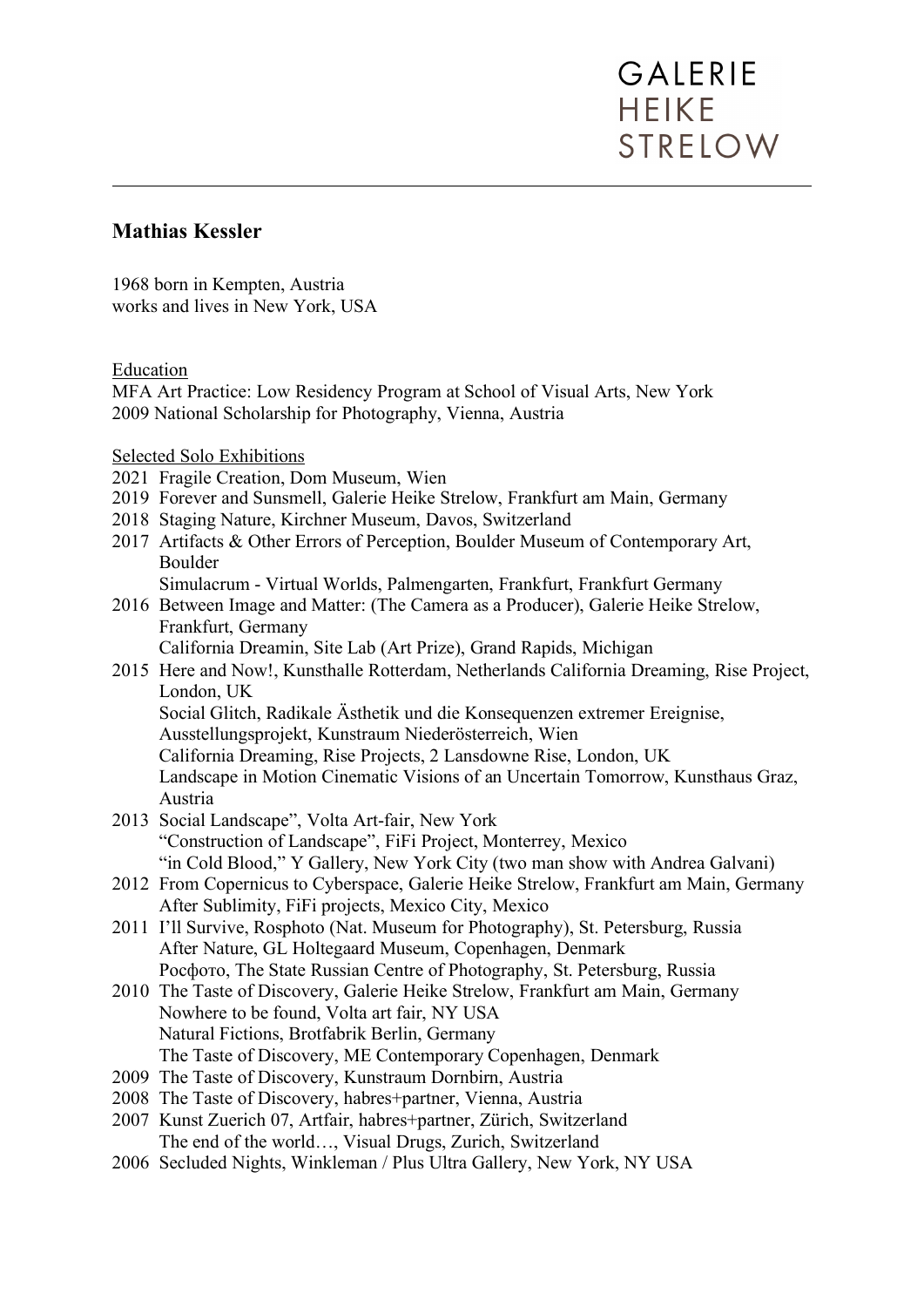

| 2005 Secluded Nights, habres+partner, Vienna, Austria                                    |  |
|------------------------------------------------------------------------------------------|--|
| 2004 Secluded Nights, 2300 Studio/Gallery, LLC, Miami Design District, Florida           |  |
| I love Paradise, Museo de Arte Contemporáneo de Monterrey, Mexico                        |  |
| Collaboration with Johan Grimonprez                                                      |  |
| Looking for Alfred, The Photographers' Gallery, London, UK                               |  |
| 2003 I love Paradise (performance), Muestra Art Fair, Mexico City, Mexico                |  |
| I love Paradise (performance), Odeonsplatz / U-Bahnstation, Munich, Germany              |  |
| a certain regard, habres+partner, Vienna, Austria                                        |  |
| I love Paradise (performance), Scope Art Fair Miami Beach, USA FL                        |  |
| 2001 0 Gravity, Onefront Gallery, New York, NY USA                                       |  |
| Chiapas, Galería Emma Molina, Monterrey, Mexico                                          |  |
| Saatchi & Saatchi, Advertising Headquarters NY, NY USA                                   |  |
| 2000 Net Works, habres+partner, Vienna, Austria                                          |  |
| 1999 Net Works, D 8 Gallery, Linz, Austria                                               |  |
|                                                                                          |  |
| <b>Selected Group Exhibitions</b>                                                        |  |
| Some people feel the rain, others get wet, Austrian Culture Institut, London, UK<br>2022 |  |
| Planetary Forest. Bringt den Wald in den Garten, Performance and Installation,           |  |
| Planetary Thinking, Justus-Liebig-Universität, Giessen, Germany                          |  |
| Walk the line, Galerie Heike Strelow, Frankfurt am Main<br>2021                          |  |
| Essential Reduction, Galerie Heike Strelow und Strelow und Walter Kunst GbR,<br>2020     |  |
| Galerie Heike Strelow, Frankfurt, Germany                                                |  |
| Fragile Schöpfung, Dommuseum, Wien                                                       |  |
| Paper Selections, Galerie Heike Strelow, Frankfurt, Germany<br>2019                      |  |
| Inspiration Meisterwerk + Pirating Presence, Museum Villa Rot, Ulm, Germany              |  |
| Big Botany, Spencer Museum of Art, Lawrence Kansas<br>2018                               |  |
| Eiskalt, Eres Stifftung, Munich, Germany                                                 |  |

- 2017 Constructing Paradise, Austrian Cultural Forum New York, New York con•tin•u•ums (time beyond lifetimes), SVA Curatorial Practice, Pfizer Building, New York Visions of Nature, Kunst Haus Wien, Vienna, Austria Oh les beaux jours! Biennale 9, Louvain-la-Neuve, Belgium
- 2016 Spring Exhibition 2016, Kunsthal Charlottenburg, Copenhagen, Denmark The Sun Placed in the Abyss, Columbus Museum of Art, Columbus, Ohio RE-CODING, Galerie Elisabeth and Klaus Thoman,Vienna, Austria Empire, Dada and current positions in art*,* Museum Macura, Belgrad, Serbia The Castle of Perseverance, Crush Curatorial, Sag Habor, Long Island, NY
- 2015 Wie wir leben (The Way We Live), Kunst Haus Wien, Wien, Austria
- 2014 AUTOIMMUNE, Vohn Gallery, New York
- 2014 "[macro]biologies 1: the biosphere," Art Laboratory Berlin, Germany "Jenseits der Ansichtskarte. Die Alpen in der Fotografie," Landesmuseum Vorarlberg, Bregenz, Austria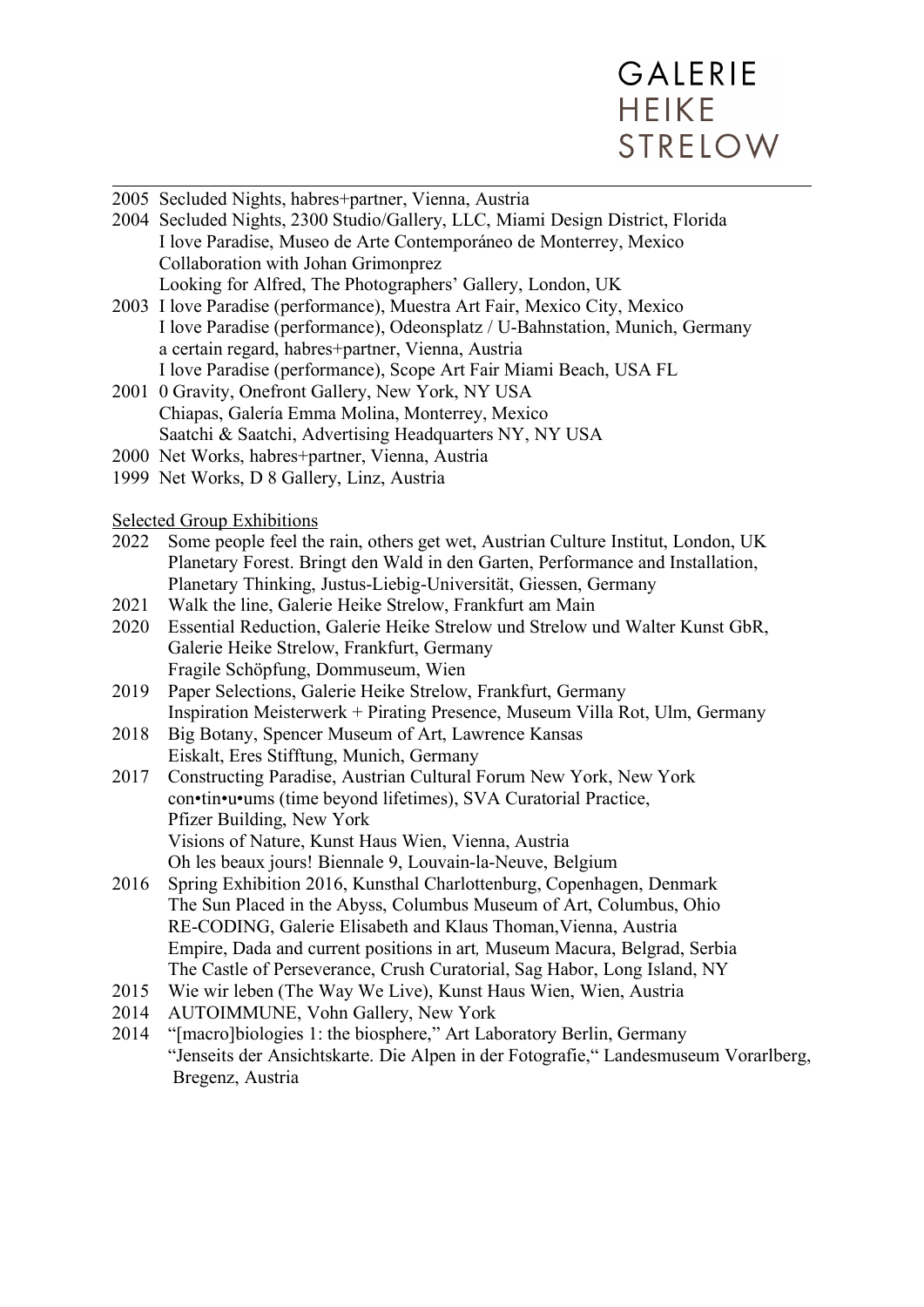|  | 2013 "[UN]NATURAL LIMITS", Austrian Cultural Institute New York, New York<br>Comfort Zones", Frontal Lobe Gallery at Bragg's Pie Factory, Phoenix, Arizona<br>"Poision Green," Czech Cultural Center New York City, New York<br>"No-Men's Land - 7 Positions in Contemporary Photografie", Aschaffenburg, |
|--|-----------------------------------------------------------------------------------------------------------------------------------------------------------------------------------------------------------------------------------------------------------------------------------------------------------|
|  | Germany<br>"Hohe Dosis", Fotohof & Atterseehalle, Salzburg, Austria                                                                                                                                                                                                                                       |
|  | "Vom Weggehen und (nicht) Wiederkommen", Kunstforum Montafon, Montafon,                                                                                                                                                                                                                                   |
|  | Austria                                                                                                                                                                                                                                                                                                   |
|  | "Mind the Gap," Radiator Gallery, New York                                                                                                                                                                                                                                                                |
|  | "Mind the Gap," Radiator Gallery, New York                                                                                                                                                                                                                                                                |
|  | "Jenseits der Ansichtskarte. Die Alpen in der Fotografie," Galerie Stihl, Waiblingen,                                                                                                                                                                                                                     |
|  | Germany                                                                                                                                                                                                                                                                                                   |
|  | "High Water," Spectrum NYC, New York, New York                                                                                                                                                                                                                                                            |
|  | 2012 The Nature of Disappearance, Marianne Boesky Gallery, New York, NY USA                                                                                                                                                                                                                               |
|  | Ground Control, Kunsthaus Muerzuschlag, Muerzuschlag, AustriaOur House, Austrian                                                                                                                                                                                                                          |
|  | Cultural Institute, New York, NY, NY USA<br>2011 Lost Paradise, Marianne Boesky Gallery, New York, NY USA                                                                                                                                                                                                 |
|  | Höhenrausch 2, OK Linz, Linz, Austria                                                                                                                                                                                                                                                                     |
|  | 2010 Nowhere to be found, Eikon, Vienna, Austria                                                                                                                                                                                                                                                          |
|  | Another Green World, Carriage Trade, New York, NY USA                                                                                                                                                                                                                                                     |
|  | Above and Beyond, Forum Stadtpark, Graz, Austria                                                                                                                                                                                                                                                          |
|  | 2009 Portrait Künstlerhaus Palais Thurn und Taxis, Bregenz, Austria                                                                                                                                                                                                                                       |
|  | hoch hinauf, Kunstforum Montafon, Schruns, Austria                                                                                                                                                                                                                                                        |
|  | Point of intersection linz, Art Museum Linz - Lentos, Linz, Austria                                                                                                                                                                                                                                       |
|  | Crown of the Lost, Fifi Projects, New York, NY USA                                                                                                                                                                                                                                                        |
|  | Neue Mitglieder, Künstlerhaus Thurn & Taxis, Bregenz, Austria                                                                                                                                                                                                                                             |
|  | 2008 GO NYC, Kunsthalle Krems, Krems an der Donau, Austria                                                                                                                                                                                                                                                |
|  | 2007 Aqua Art Miami, Artfair, habres+partner, Miami Beach, FL USA                                                                                                                                                                                                                                         |
|  | MACO, Artfair, habres+partner, Mexico City, Mexico                                                                                                                                                                                                                                                        |
|  | Collaboration with Johan Grimonprez                                                                                                                                                                                                                                                                       |
|  | Looking for Alfred, Pinakothek der Moderne, Munich, Germany                                                                                                                                                                                                                                               |
|  | 2006 Year 06 Art Fair, Winkleman / Plus Ultra Gallery, London, UK                                                                                                                                                                                                                                         |
|  | The Invention of Landscape, Colección Patricia Phelps de<br>Cisneros, Museo del Palacio de Bellas Artes, Mexico City, Mexico                                                                                                                                                                              |
|  | Fotografia, Galería Fernando Zubillaga, Caracas, Venezuela                                                                                                                                                                                                                                                |
|  | Salzburg Sites 2006, HangART-7, Salzburg, Austria                                                                                                                                                                                                                                                         |
|  | urban maze, habres+partner, Vienna, Austria                                                                                                                                                                                                                                                               |
|  | 2005 Arco Artfair, Emma Molina Gallery, Madrid, Spain                                                                                                                                                                                                                                                     |
|  | Aqua Artfair, Plus Ultra Gallery, FL USA                                                                                                                                                                                                                                                                  |
|  | Looking for Alfred, International Film Festival Rotterdam, Netherlands                                                                                                                                                                                                                                    |
|  | Artist House, Oslo, Norway                                                                                                                                                                                                                                                                                |
|  | Mead Gallery, University of Warwick Arts Centre, UK                                                                                                                                                                                                                                                       |
|  | Palais des Beaux-Arts, Brussels, Belgium                                                                                                                                                                                                                                                                  |
|  | Moderna Museet, Stockholm, Sweden                                                                                                                                                                                                                                                                         |
|  | De La Warr Pavilion, Bexhill-on-Sea, UK                                                                                                                                                                                                                                                                   |
|  |                                                                                                                                                                                                                                                                                                           |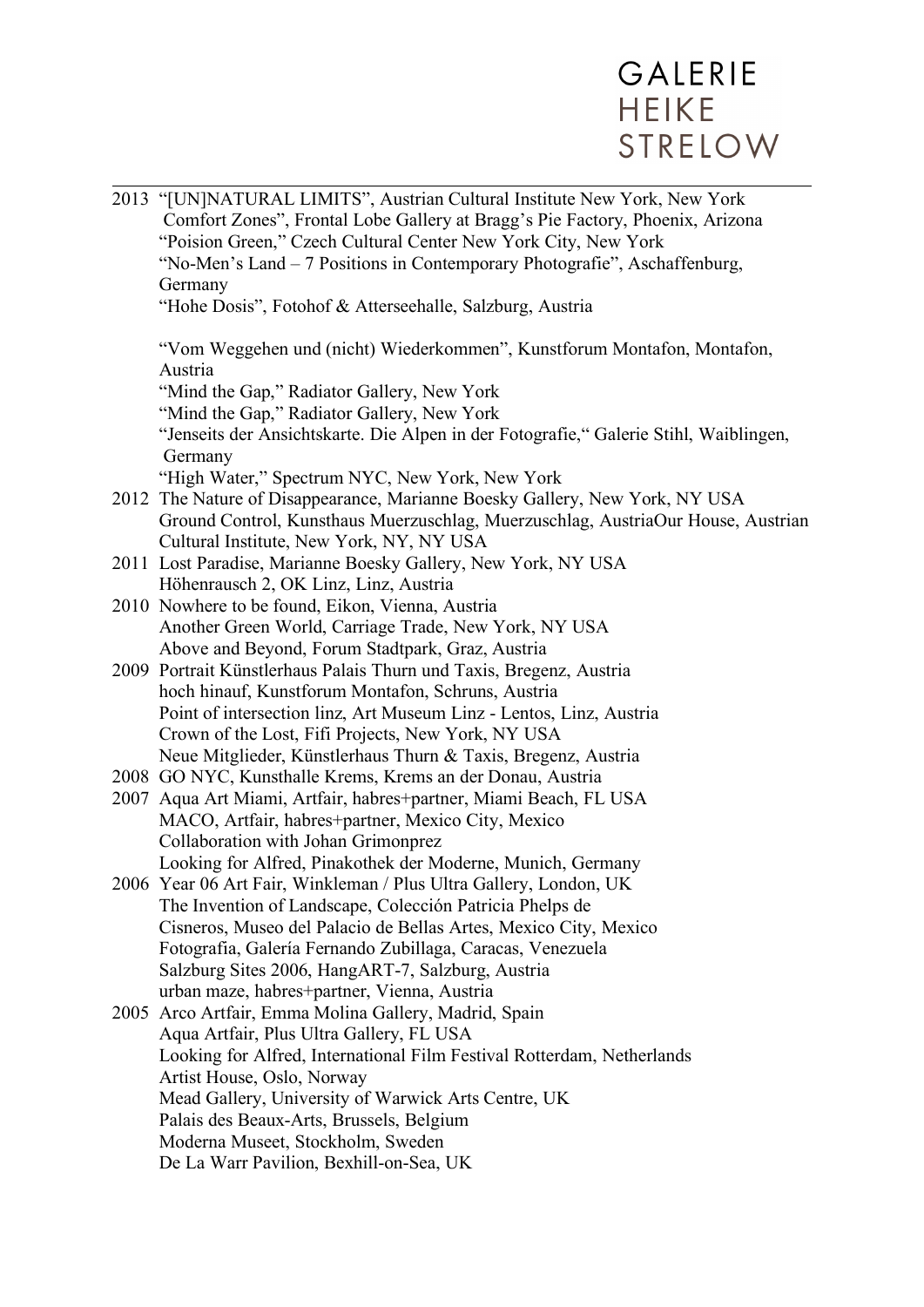2004 Slice and Dice, Visual Arts Gallery, New York, NY USA 2003 Forehand, Red Dot Gallery, New York, NY USA Paris Photo, Artfair, Emma Molina Gallery, Paris, France

#### Awards

Scholarship: MFA Artpractice, School of Visual Arts, New York, 2009 Staatsstipendium fuer Fotografie, Vienna, Austria, 2009

Lectures and Presentations

Korrespondenzen 1, Zentrum für Gegenwartskunst, Graz, Austria, 2022

Conference: Hothouse Archives: Plants, Pods, and Panama Red, School of Visual Arts, November 16–18, 2018

"Nowhere to Be Found," Kuenstlerhaus Thurn und Taxis, Bregenz, Austria, June 2016 "Nowhere to Be Found," Curatorial Practice SVA, New York, March 2016

"Nowhere to Be Found," IFK (International Research Center for Cultural Studies), New York, January 2016

"Nowhere to Be Found," ACFNY, New York, January 2015

"Naturally Hypernatural III. Landscapes in the Anthropocene," Kunsthaus Graz, Austria, June 2015

"BFA Senior Workshop," School of Visual Arts, New York, March 2014

"Landscape and Punishment in the Renaissance," lecture, School of Visual Arts, New York, November 2013

"On Photography," MFA Photography at School of Visual Arts, New York, February 2012 "Are we sawing off the branch we're sitting on? The Place of Nature in the Narrative," panel discussion, *Architecture of Modern Culture*, Austrian Cultural Institute New York, February 2013

Embodied Fantasies International Conference, School of Visual Arts, 2011, New York, 2011 ARS Electronica, Electro Lobby, Linz, Austria, September 2002

#### Residencies

London / Fotoapartment, BMUKK (Austrian Ministry of Culture), London, UK, September - November 2017

Artist in Residency, Rise Projects, London, UK, June 2015

Rom / Paliano, Kunst Vorarlberg, Rome, Italy, November 2014

Hatch House, Cape Cod Modern House Trust, Wellfleet, Massachusetts, USA, May 2014

Artist in Residency, Everglades National Park, Florida, USA, December 2013

Hatch House, Cape Cod Modern House Trust, Wellfleet, Massachusetts, USA, May 2013 Land Vorarlberg, Berlin, Germany, October 2012

**Collections** 

Museum der Moderne Salzburg, Austria, 2015

Museum Vorarlberg, Austria, 2006 and 2012

Colleccion Cisneros, New York, 2001 and 2004

Landesmuseum Linz, Austria, 2011

Illwerke Collection, Austria, 2009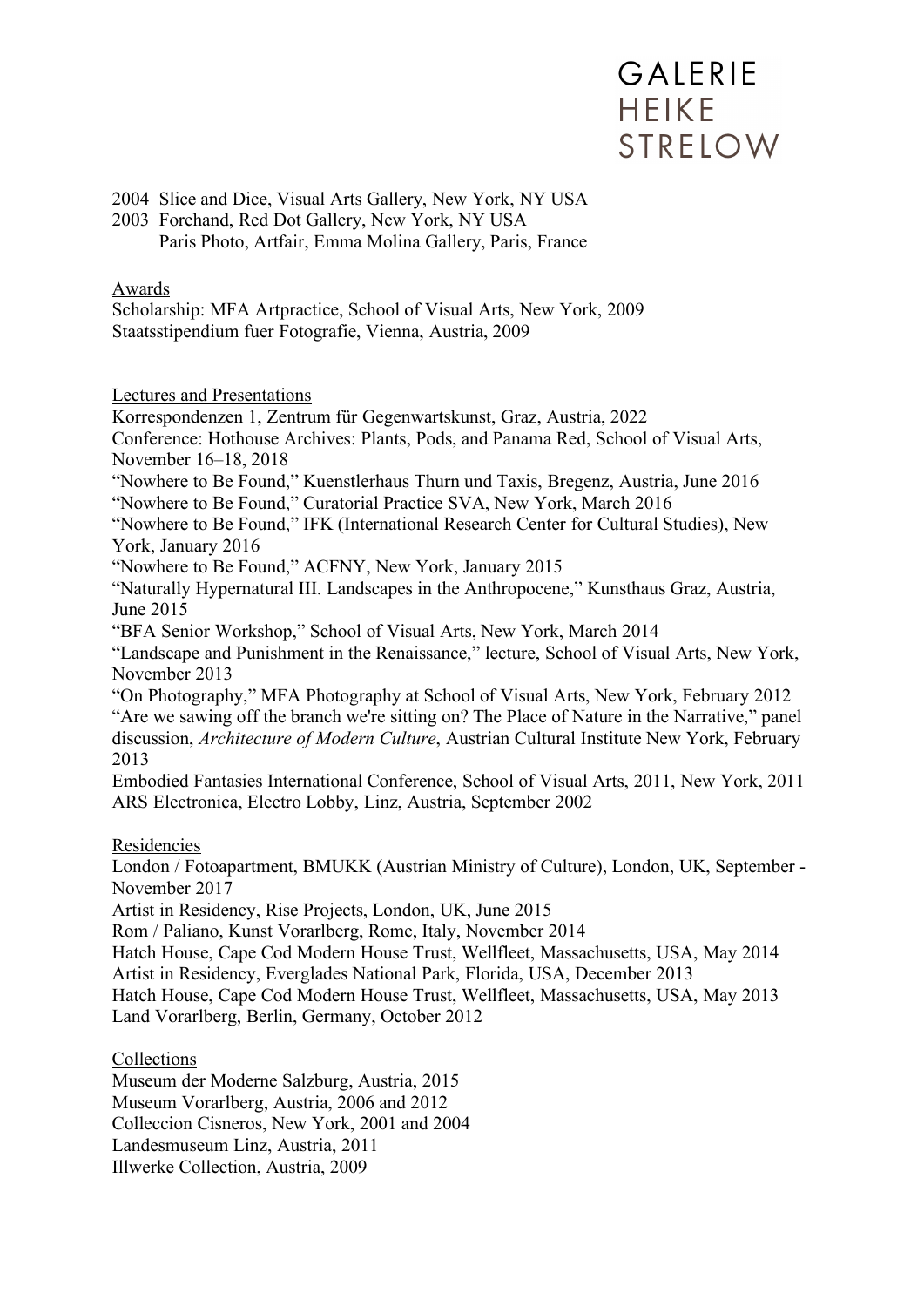21c Museums Hotel, Louisville, Kentucky, 2012

#### Selected Bibliography

KUNSTFORUM International, Kunstnatur, Band 258, Tote Natur, Hartmut Boehme

KUNSTFORUM International, Kunstnatur, Band 258, Konstruktion und Dekonstruktionen des Natürlichen, Judith Elisabeth Weiss

Naturally, Hypernatural, The Anthropocene and Art by the Example of Mathias Kessler's Work, Sabine Flach, Eikon Magazine for Media and Photography, Issue 101, March 2018 "Big Botany Explores Humanity's Sometimes Dysfunctional Relationship with the Plant World," *Hyperallergic*, March 27, 2018.

https://hyperallergic.com/433380/big-botany-explores-humanitys-sometimes-dysfunctionalrelationship-plant-world/Sabine Flach, "The Anthropocene and Art by the Example of Mathias Kessler's Work," *Eikon*, no. 101, March 2018: 49-62.

Lorenz Gatt, "Palmengarten: Fototapeten und einen Totenschädel zeigt der Künstler Mathias Kessler unter dem Titel 'Simulacrum – virtuelle Welten," *Strandgut: Das Kulturmagazin*, July 6, 2017.

http://strandgut.de/palmengarten-fototapeten-und-einen-totenschaedel-zeigt-der-kuenstlermathias-kessler-unter-dem-titel-simulacrum-virtuelle-welten/

Carrie Davidson, "Reality or fantasy: Mathias Kessler's exhibition at the Boulder Museum of Contemporary Art invites viewers to walk between two worlds," *Boulder Weekly*, May 11, 2017.

"Aus dem Tod wächts neues Leben," *Frankfurter Allgemeine Zeitung*, May 10, 2017.

Thomas Stillbauer, "Palmengarten Frankfurt: Virtuelle Welten, bewachsene Schädel," *FrankfurterRundschau*, May 4, 2017.

http://www.fr.de/frankfurt/palmengarten-frankfurt-virtuelle-welten-bewachsene-schaedel-a-1272545

"Palmengarten: Similacrum – Virtual Welten," *Art Kaleidoscope*, April - June, 2017.

Brianna Dascher, "Creative passions displayed in BMoCA's series of presentations: From surrealist film to fly-fishing, program gives view of Boulder culture," *Daily Camera*, March 3, 2017.

http://www.dailycamera.com/entertainment/ci\_30829070/creative-passions-displayedbmocas-series-presentations

Michael Slenske, "Paradise Lost," *Cultured Magazine*, February 2017. http://www.culturedmag.com/mathias-kessler/

Sydney A. Braat, "CRUSH Curatorial To Host Exhibit In Conjunction With The Hamptons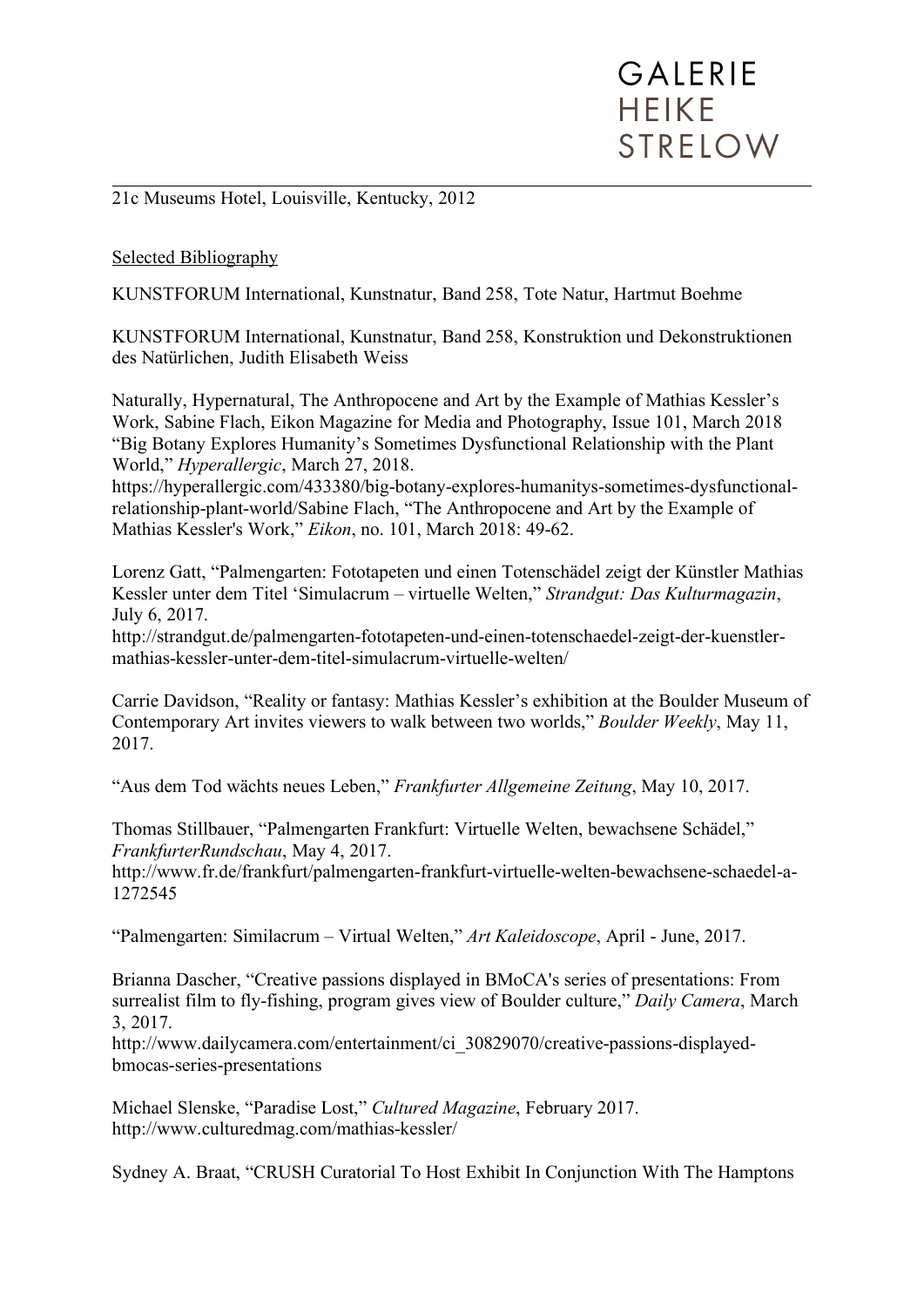International Film Festival," *Hamptons.com*, October 2016. http://www.hamptons.com/The-Arts/In-the-Galleries/22611/CRUSH-Curatorial-To-Host-Exhibit-In-Conjunction.html#.Wf-fYxNSzBI

Johanna Hofleitner, "Schauplätze: Curated by. Zum Saisonauftakt gibt sich die Wiener Galerieszene (fast) geschlossen," *Die Presse – Schaufenster*, September 2, 2016. http://diepresse.com/home/kultur/kunst/5078957/Schauplaetze\_Curated-by

Jose Villarreal, "First solo exhibition in the Netherlands by Mathias Kessler on view at The Kunsthal Rotterdam," *Art Daily*, September 2016. http://artdaily.com/news/81617/First-solo-exhibition-in-the-Netherlands-by-Mathias-Kessleron-view-at-The-Kunsthal-Rotterdam#.Wf-hBhNSzBJ

Michael Slenske, "Home grown: Asad Raza stages art show in his one-bedroom NYC apartment," *Wallpaper Magazine, December* 11, 2015. http://www.wallpaper.com/art/artist-producer-asad-raza-stages-an-art-show-in-his-onebedroom-new-york-apartment#biA6sJ6BdIlAb8sI.99

Susie S. Lee, "Staging Nature: the art of Mathias Kessler," *heads up! Magazine*, September 1, 2015. https://www.heads-up.cc/single-post/2015/09/01/Staging-Nature-the-art-of-Mathias-Kessler

Arnaud Gerspacher, "autoimmune," *Art Agenda*, October 28, 2014.

Christoph Schütte, "Eisberg, Wüste, Wolkenmeer," *Frankfurter Allgemeine*, July 20, 2014.

Patricia Cohen, "A Collector Bets His Eye and His Gut," *New York Times*, December 6, 2013.

Chloe Wyma, "Free Beer! No, Really, Heike Strelow's Booth at Volta," *Blouin Artinfo*, March 8, 2013. http://blogs.artinfo.com/artintheair/2013/03/08/free-beer-no-really-heikestrelows-booth-at-volta-has-free-beer-but-its-coors-light/

Katya Kazakina, "Warhol's 'Piss' Painting, Human Skull, Clutter: Hot Art," *Bloomberg*, July 12, 2012. http://www.bloomberg.com/news/articles/2012-07-12/warhol-s-piss-paintinghuman-skull-clutter-hot-art

Tiffany Jow, "Beautiful Decay," *Artlog*, October 12, 2012. http://www.artlog.com/2012/408 beautiful-decay#.UMYfI6WmBUN

Alix Lambert, "Mathias Kessler: Art, Science, and Adventure," *The Great Immensity Skype Interview Series*, November 16, 2011. http://thegreatimmensity.org/2011/mathias-kessler-artscience-and-adventure/

Christof Habres, "Das letzte Geheimnis der Erde," *Wiener Zeitung*, June 26, 2011.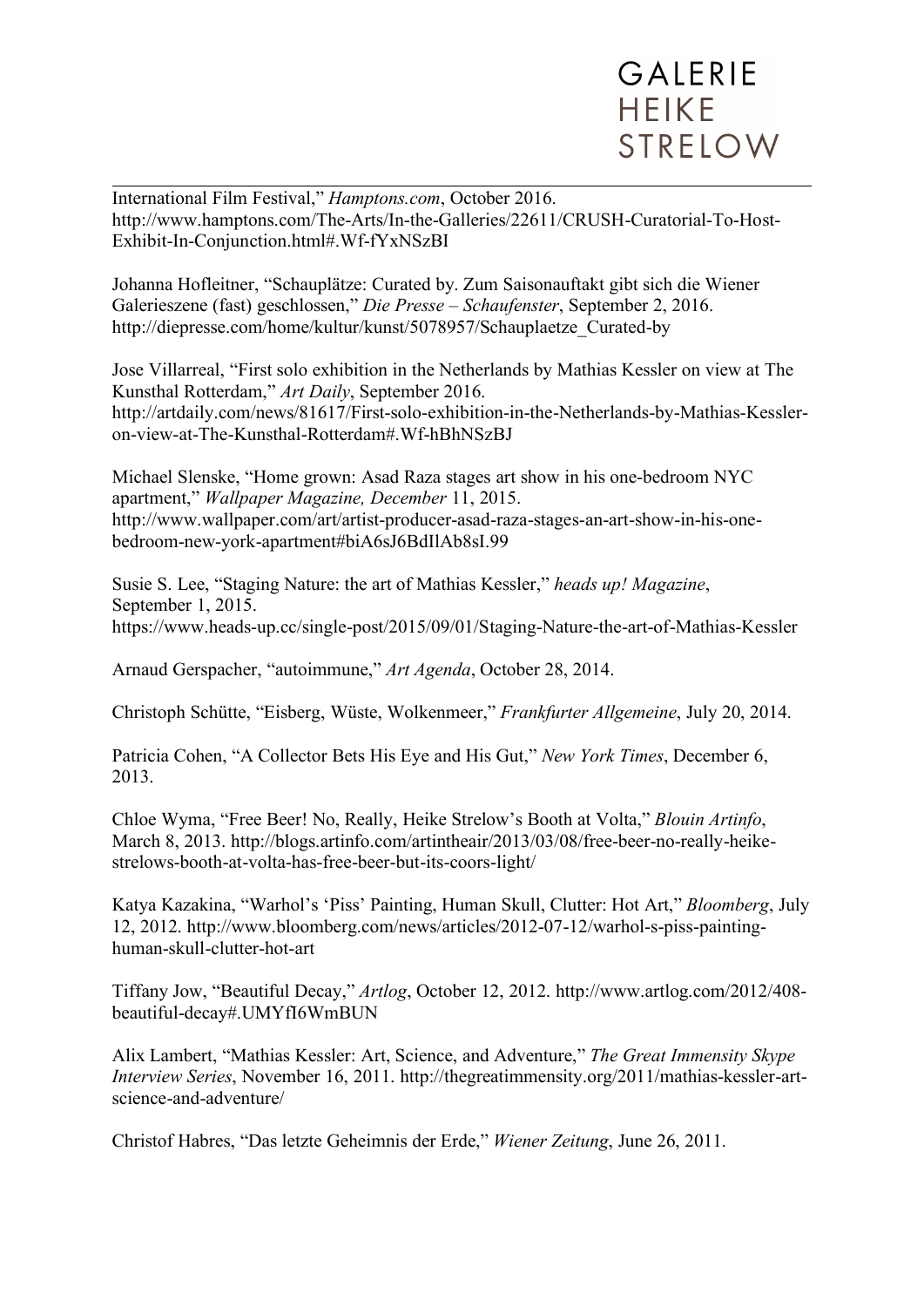Lee Ann Norman, "Fragmented Heaven on Earth," *ArtSlant*, August 17, 2011. http://www.artslant.com/9/articles/show/24258

Anderson Heather, "Interview: Mathias Kessler," *Kopenhagen.dk*, October 19, 2010.

Jan Falk Borup, "Mathias Kessler: I'll Survive," *Kulturguiden P2*, DR Radio, October 2, 2010.

Jens Rebensdorff, "I'll Survive: Mathias Kessler," *Aok.dk*, September 29, 2010.

Thomas Kuhn, "Volta - Pulse - Scope & Co. Die Nebenmessen: Kometen, Satelliten unda freie Radikale, New York, 3.3. - 7.3.2010," *Kunstforum*, March 2010.

Stephen Maine, "Carriage Trade's Another Green World," *New York Foundation for the Arts*, November 20, 2010.

"The Great Barrier Skull," *Studio 360*, March 10, 2010.

Dieter Buchhart, "Against the Unspoiled," *Eikon*, no. 69, February 2010: 28-33.

Wolfgang Schmutz, "Immer der Nadel nach," *Der Standard*, December 28, 2009.

Verena Straub, "Mathias Kessler im Kunstraum Dornbirn," *art-in.de*, September 15, 2009.

"Ausstellung 'Mathias Kessler,' Kunsthalle Dornbirn," *Orf a.viso,* Sat3, September 12, 2009.

Ariane Grabher, "Eine Nase voll Abenteuer," *Vorarlberger Nachrichten,* September 10, 2009.

Ernst Schmiederer, "Bei Neumond in der Einsamkeit," *Die Zeit*, April 4, 2009.

Irene Müller, "Forscherdrang," *Kunstbulletin*, November 1, 2009: 49.

Karlheinz Pichler, "Künstler in gebirgigen Phasen, Ausstellung: Hoch hinaus – Alpinismus in der zeitgenössischen Kunst," *Kultur*, no. 5, September 1, 2009.

"Kunstraum: Clear," *Die Presse*, September 7, 2009.

Julia Urbanek, "Lentos im Wechsel der Perspektive," *Wiener Zeitung*, July 18, 2009.

"GO NYC," *Kunsthalle Krems*, October 2008: 40-53.

"Technology and the Body," *Prefix Photo*, no. 18, November 2008: 46-49.

"GO NYC," *Eikon*, no. 64, November 2008: 78.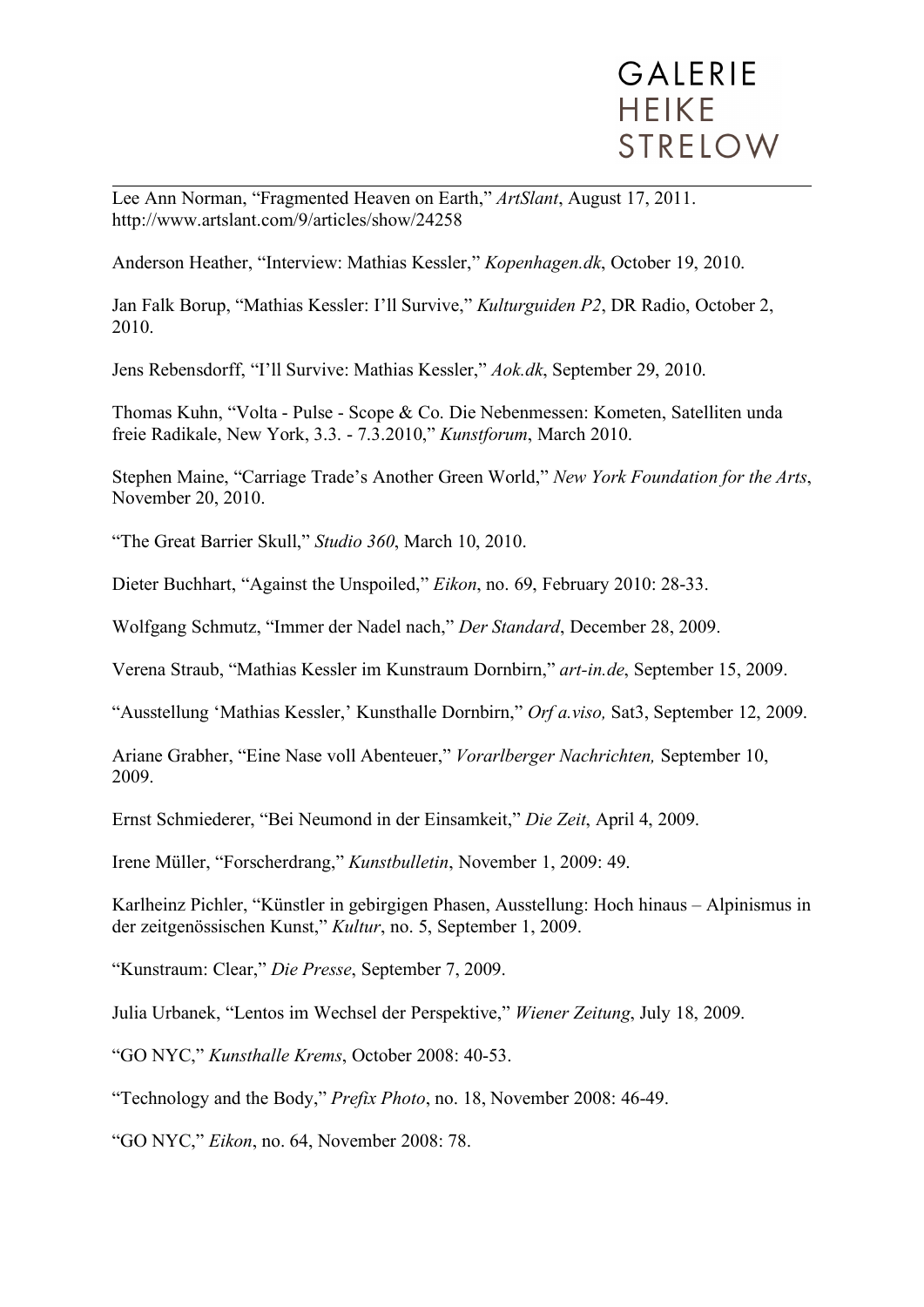"Expeditionen ans Ende der Welt," *Kunstinvestor*, no. 2, Summer 2008: 20-21.

"Selected Views," *Catalog: Metro Verlag Wien*, December 2007.

"Zwischen Jagdtrophäen, Eisbergen und Cyborgen," *Art Magazine.cc*, Kunstmessen, November 3, 2007.

Calin Kruse, "Die Nacht," *Magazin für Fotografie, Gestaltung und Subkultur*, no. 2, 2007.

Patricia Phelps de Cisneros, *Catalog: Cruce de Miradas, Visiones de America Latina*, August 2006: 185.

- "Manger / Eat", *Coromandel Press*, June 1, 2006: 162.
- "For Skin," *ArtNexus,* No. 46, Vol. 4, 2005: 158-159.
- "Watchlist," *Der Standard*, September 6, 2005.
- "0 Gravity," *Wiener Zeitung*, May 4 2005: 12.
- "Exposición MACO Musuem," *El Norte*, May 7, 2004: 64–70.
- Wiltrud Hackl, "Artnew York," *ZIB 3,* ORF 2, September 11, 2002.
- Wiltrud Hackl, "Artnew York," *OÖ Heute*, ORF, September 11, 2002.
- "Kulturnotizen Artnew York," *Radio Österreich 1*, September 11, 2002.
- "Eine kleine Geschichte der Photographie," *Der Standard,* February 21, 2002.
- "Blow Up, Close Up, Pin Up," *ART Magazine*, February 21, 2002.
- "Diskurs mit der Linse," *Die Presse*, February 19, 2002.
- "Augenblicke Fotokunst," *Ö1 Kulturjournal*, Radio Österreich 1, February 13, 2002.
- "Augenblicke Fotokunst," *Radio Österreich 1*, February 14, 2002.
- "Augenblicke Fotokunst," Sammlung Essl, February 2002: 32-33.
- Kaylan Melik, "Pieces of the Week: Coromandel 'Manger-Eat'*"*, *Forbes Magazine*, June 27, 2001.
- Aric Chen, "Tubby," *Dutch Magazine*, no. 33, May/June 2001.